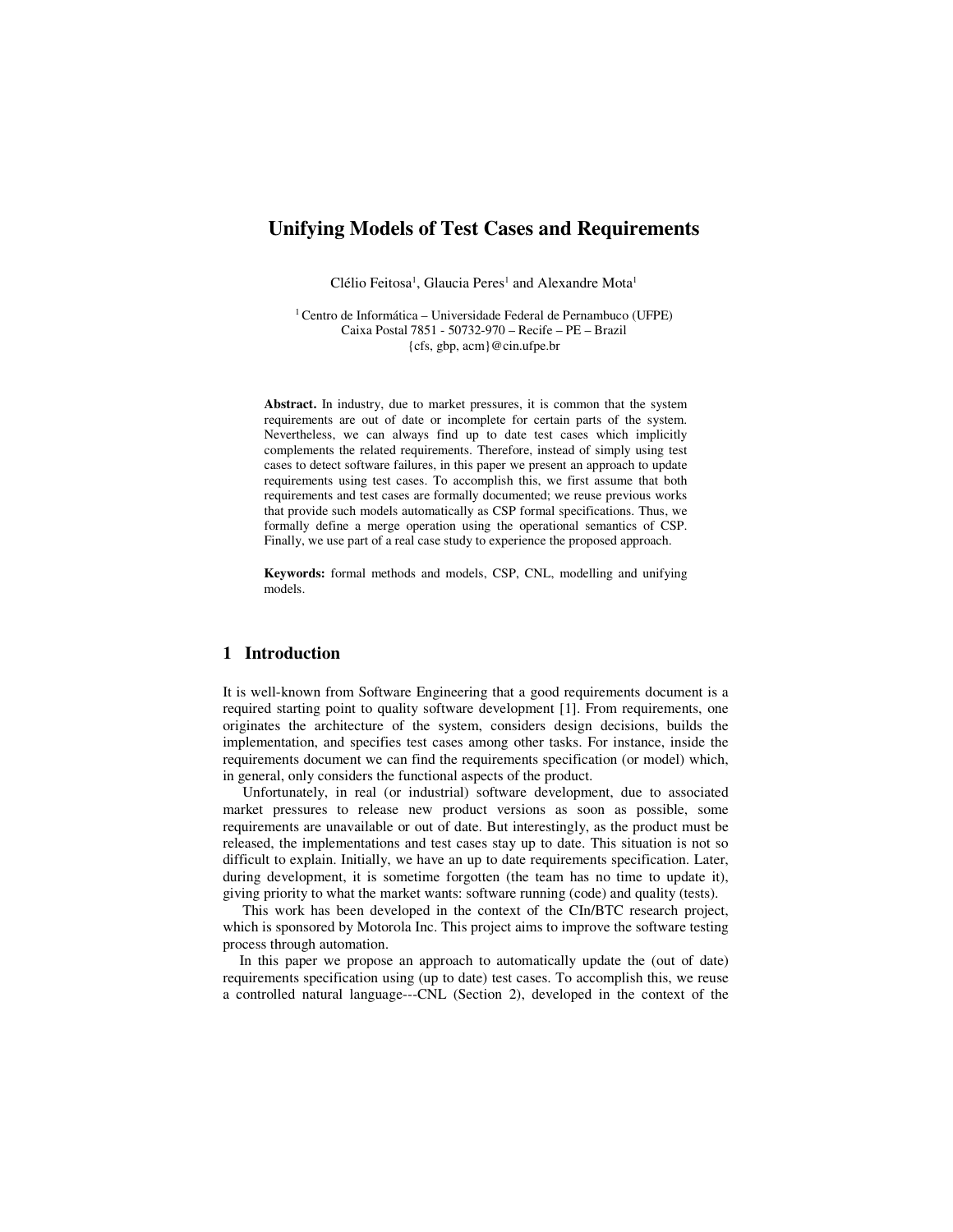CIn/BTC research project, to describe both requirements and test cases. Thus, we translate both documents into the process algebra CSP (Section 3), used as our formal basis, where we reuse the translation CNL-CSP and present one for test cases to CSP. Finally, we propose a merge operator (Section 5) using the operational semantics of CSP, which takes two CSP models and returns the unifying one. In Section 6 we show a tool support for our proposal and use it in a simple case study. Finally, we present our conclusions and future works in Section 7.

### **2 The Controlled Natural Language**

Controlled Natural Language (CNL) is a processable version of English. The CNL grammar is a subset of the English grammar. Its sentences contain domain specific verbs, terms, and modifiers. The phrases are centered on the verb. Domain terms and modifiers are combined in order to take thematic roles around the verb [2]. This strategy is detailed in [3] where it has been used to translate test cases sentences into CSP constructions. Fig. 1 presents a simplified view of the syntax of the CNL. Thus a requirements document is seen as a set of CNL sentences.

```
sentence ::= verb nounPhrase
nounPhrase ::= preposition article modifier noun modifier
                | article modifier noun modifier
                | modifier noun modifier
                | modifier noun
                | noun modifier
                | noun
verb ::= send | call | select ...
article ::= the |a| an
preposition ::= from | to ...
\texttt{modifier} ::=\texttt{at least} \texttt{| protected ...}noun ::= phone | folder ...
```
**Fig. 1.** BNF for the Controlled Natural Language

In Fig. 2, we observe an example of a use case where the fields User Action and System Response are written in the CNL. The example is a template of a use case document proposed by [4] and it is used to represent the use cases involved in our approach. There are two types of flows: the Main Flow and the Alternative Flows. For each flow we have the step description (represented by the field User Action), the System State that complements the steps and the System Response. Each alternative flow is related with some step of the Main Flow or with some step of another Alternative Flow, by the field From Step. The field Step Id is used to make each step unique in the use case. In our example, the step UC\_01\_1M represents the first step of the use case. The field To Step indicates which step follows the last step of its corresponding flow. For instance, the To Step of the last alternative flow in Fig. 2, filled with SKIP, says that after the step  $UC_01_4A$ , the execution of the flow is over. In this example the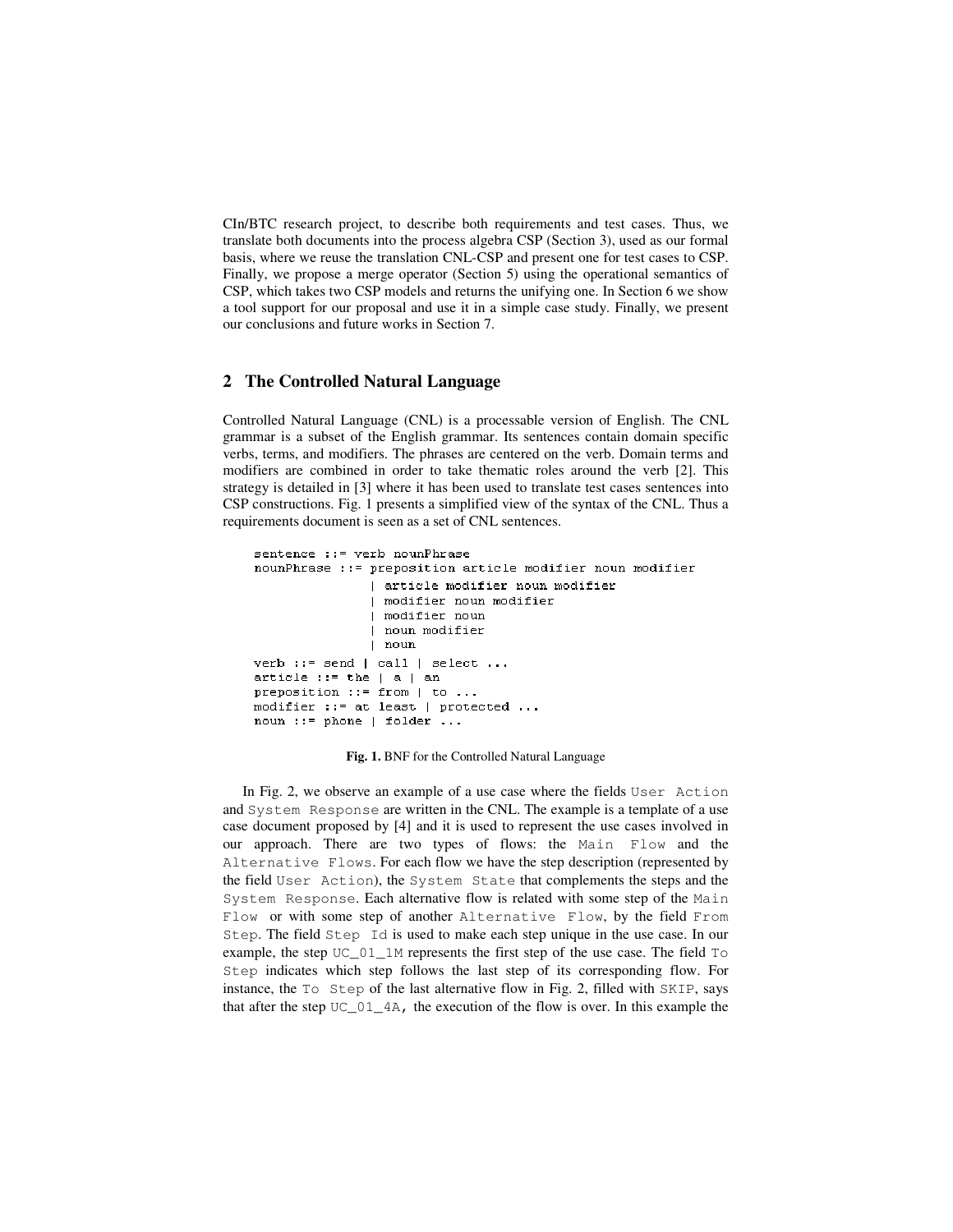Requirements Codes field is empty, meaning that the use case UC\_01 is not related to other use cases.

 $\underline{UC}$  01 - Send and receive a SMS message

 $Related$  requirement( $s$ )

Requirements Codes

Description

Verify if a SMS message is received after it had been sent.

Main Flow

From Step:  ${\tt START}$ To Step:  $\text{EMD}$ 

| Step Id    | <b>User Action</b>                                                                                    | System State | System Response                                                        |
|------------|-------------------------------------------------------------------------------------------------------|--------------|------------------------------------------------------------------------|
| UC 01 IM   | Turn on the phone and                                                                                 |              | The message box is                                                     |
|            | go to the messaging<br>application                                                                    |              | shown on screen.                                                       |
| UC 01 2M   | Create a SMS<br>message with the<br>fields: To: 555-<br>5555 Fom: 555-<br>5555, and CONTENT:<br>Test. |              | All message fields<br>are displayed with<br>the information<br>filled. |
| UC 01 3M   | Send SMS message.                                                                                     |              | A screen is shown<br>with a progress bar<br>of sending.                |
| $UC$ 01 4M | Go to Message<br>Center and verify<br>if the sent SMS is<br>there.                                    |              | The message inbox is<br>shown on screen.                               |

**Alternative Flows** 

 $UC_01_4M$ From Step:

| To Step: | UC 01 SM |  |
|----------|----------|--|
|          |          |  |

| Step Id          | <b>User Action</b> | System State | System Response      |  |
|------------------|--------------------|--------------|----------------------|--|
| UC 01 LA         | The sent message   |              | The message inbox is |  |
|                  | is not in the      |              | shown on screen, but |  |
|                  | inbox folder.      |              | there is not any     |  |
|                  |                    |              | message.             |  |
| UC $012$         | Verify if the      |              |                      |  |
|                  | phone number is    |              |                      |  |
|                  | correct.           |              |                      |  |
| <b>TTO OI 13</b> |                    |              |                      |  |

From Step: UC\_01\_1A<br>SKIP To Step:

| Step Id        | <b>User Action</b> | System State | System Response     |
|----------------|--------------------|--------------|---------------------|
| UC 01 3A       | The sent message   |              | The sent message is |
|                | is in the inbox    |              | shown in the inbox  |
|                | folder.            |              | folder.             |
| $UC$ $01$ $4A$ | Delete the sent    |              |                     |
|                | message.           |              |                     |

**Fig. 2.** Example of a use case written in the CNL

Fig. 3 illustrates two examples of CNL sentences. The first one, Delete the sent message, is an imperative sentence that has the verb Delete and the term sent message. In this case, thematic roles are defined to the verb Delete in order to determine how the verb to delete is associated with terms. Thus, the positions of the terms in the sentence are also defined by the thematic roles. The same happens to the second sentence, All message fields are displayed,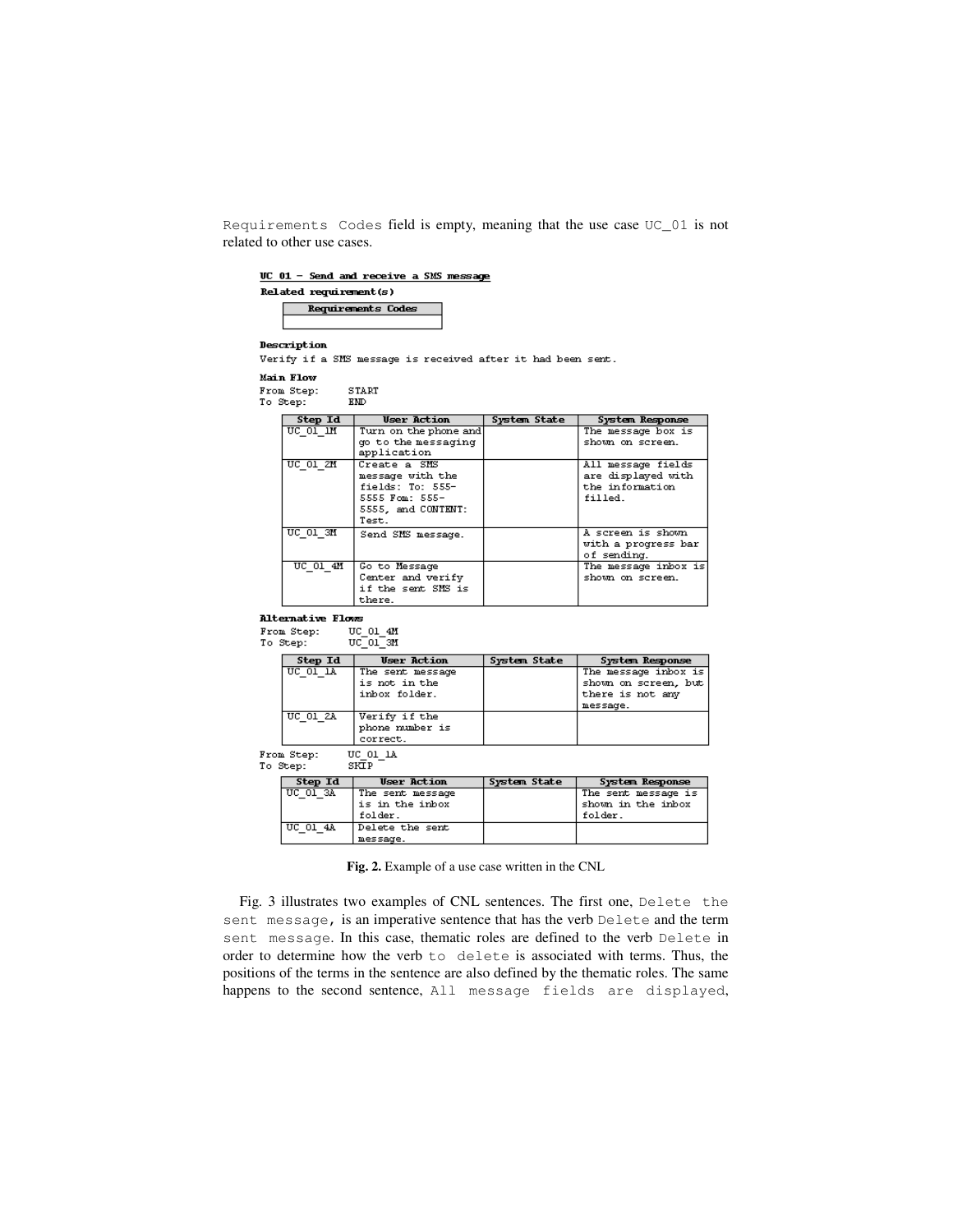where thematic roles are also defined to the verb  $\pm \circ$  be in order to validate the construction <term> <verb> <modifier>.



**Fig. 3.** CNL sentences components

## **3 An Outline of CSP**

The process algebra CSP [5] is a formal specification language specially designed to describe the behaviour of concurrent systems. However, CSP can also be seen as a mathematical theory to study processes, which interact with each other and their environments, using communications. CSP is based on a synchronous communication model. In practice, we use a machine-readable version of  $CSP$  called  $CSP<sub>M</sub>$  [6]. It basically adds a functional language to CSP to deal with data aspects of a system as well as has an ASCII representation for all elements of  $CSP$ .  $CSP<sub>M</sub>$  is used in the CSP model-checker FDR [7] and animator ProBE [8]. The former allows us to check properties, such as deadlock and refinements automatically, whereas the latter allows us to investigate the behaviour of a CSP model interactively.

The fundamental idea of CSP is a communication based on events; events are instantaneous (atomic) actions that a system can perform. Events are assumed to be drawn from a set Σ; the *alphabet* of a specification. Thus, the set Σ contains all possible communications a CSP specification can perform. In a specification, events are introduced by channel declarations; channels can be typed or untyped. Untyped channels (turnOn) are indeed events (or simply synchronization points), whereas typed channels (send and receive) are collection of events (also seen as vehicles to communicate data of the respective type). Types are built-in (Int for integers) or user-defined (datatype denotes enumerations and nametype abbreviations). The following fragment of CSP specification illustrates these elements.

```
datatype MESSAGES = SMS | EMS | MMS 
nametype PHONE = Int 
channel turnOn 
channel send, receive: MESSAGES.PHONE
```
A typed channel send can communicate any data from the composed type MESSAGES.PHONE. Thus, an event from this collection is an element whose name is send, followed by (.) a value formed from the enumerated type MESSAGES (or an SMS, EMS or MMS message), followed by (.) a phone, specified by the type PHONE (or an integer). For instance, send.SMS.1 defines the action of sending an SMS message to phone 1. Typed events can be used to input or output data. To describe an input using the channel receive we write receive?msg?phone. This pattern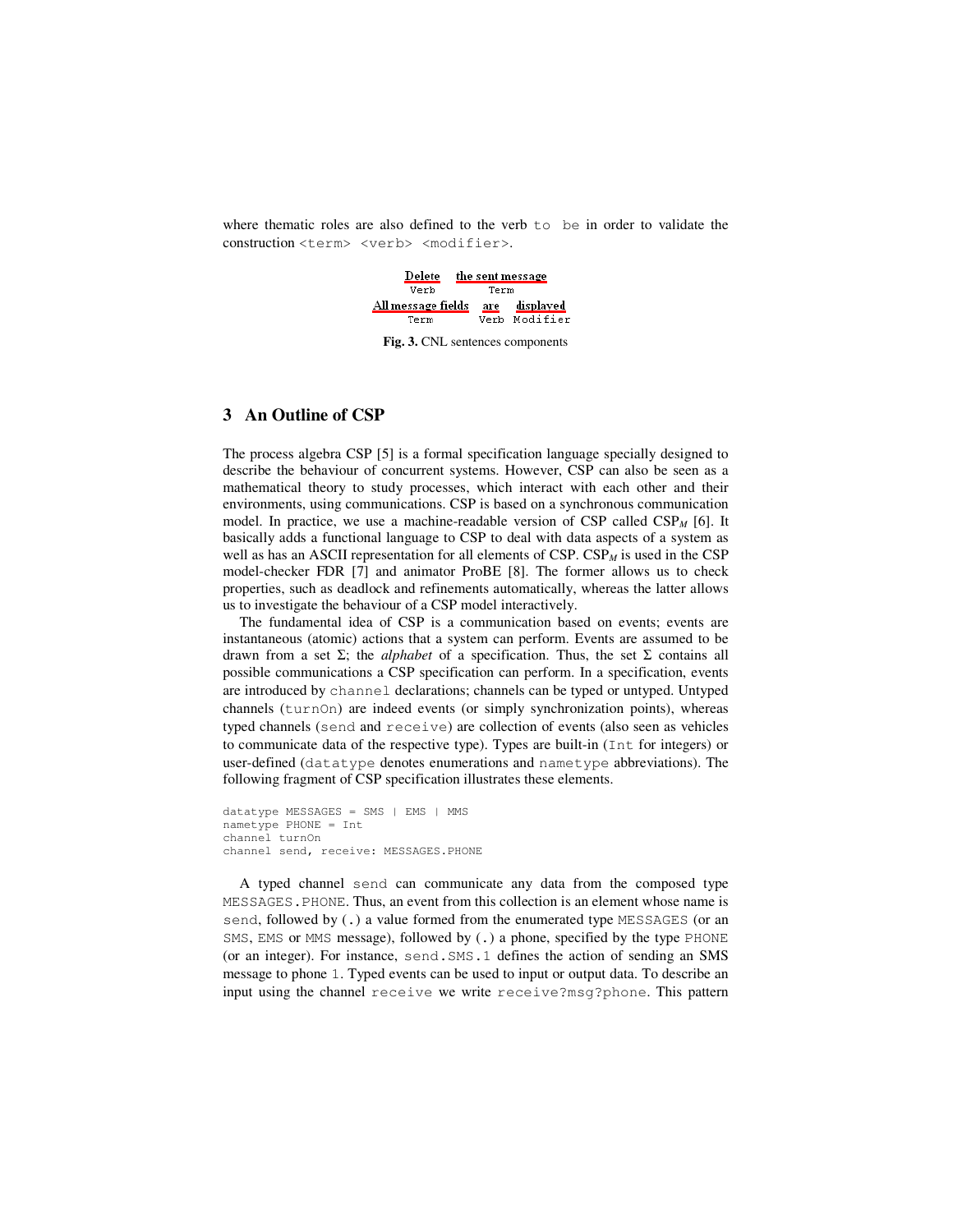introduces two variables msg and phone where their values are only determined after a communication has occurred successfully. In order to input or output data, synchronize communications and describe behaviours, CSP uses processes. A process is a behavioural unit. A BNF of a CSP process is.

P ::= STOP | SKIP  $|$  a  $\rightarrow$  P | P |˜| P | P [] P | P [|X|]P | Q

<u>.</u>

In CSP, two basic processes deserve special attention: The first is the process STOP, which represents a broken machine (that is, a machine that is unable to communicate anything), and the second is the process SKIP used to denote a successfully terminated process. SKIP differs from STOP by simply performing a special event  $\sqrt{(t/ck)}$  before terminating and behaving like STOP. The simplest behaviour apart from  $STOP$  and  $SKIP$  is given by the prefix  $(-)$  operator. The process  $\epsilon \rightarrow$  P offers the event  $\epsilon$  to its environment<sup>1</sup> and waits indefinitely for its occurrence. Once the event  $\in$  occurs, the process  $\in$  -> P behaves like P.

Alternative behaviour is characterized by two kinds of choice operators: The internal or non-deterministic choice  $(|\tilde{e}|)$  and the external or deterministic choice ([]). The process  $P \mid \tilde{ } \mid Q$  behaves like P or Q independent of the environment. So, the process  $P \mid \tilde{Q}$  passes to behave like P or Q and only after that the environment can interact with it. On the other hand, the process  $P \quad [ ] \quad Q$  can behave like P or  $\Diamond$  but the choice is decided by the environment. If the environment is only able to interact with  $P$ , then  $P$  is chosen, otherwise  $Q$  is chosen.

Sometimes it is necessary to model independent machines that can eventually communicate to each other. Thus, the parallel  $(\lceil |X| \rceil)$  operator is used. The process  $P \mid |X|$  \le 2 can behave like P'  $\mid |X|$  \le 2 \, in case P can evolve to P', and like P  $[|X|]$  Q', if Q can evolve to Q'. If both P and Q can evolve but the environment cannot distinguish which of them has evolved, then a non-deterministic behaviour occurs. These situations occur when  $P$  and  $Q$  cannot interact with each other. If they interact then the previous process behaves like  $P'$  [|X|]  $Q'$ , that is, both processes must evolve simultaneously (synchronously).

A CSP process is defined by an equation, where the left-hand side has the name of the process with eventual parameters and the right-hand side has the process body, given by a composition of the previous operators. The following equation defines the process TEST\_CASE\_1 as a series of prefixes terminating successfully.

```
TEST_CASE_1 = 
  setup -> goTo.MESSAGE_EDITOR.1 -> create.SMS.1 ->
  test -> send.SMS.1 -> receive?mesg.1 -> open.mesg -> 
  cleanup -> delete.mesg -> goTo.IDLE -> SKIP
```
<sup>&</sup>lt;sup>1</sup> A CSP environment is anything which can interact with a process.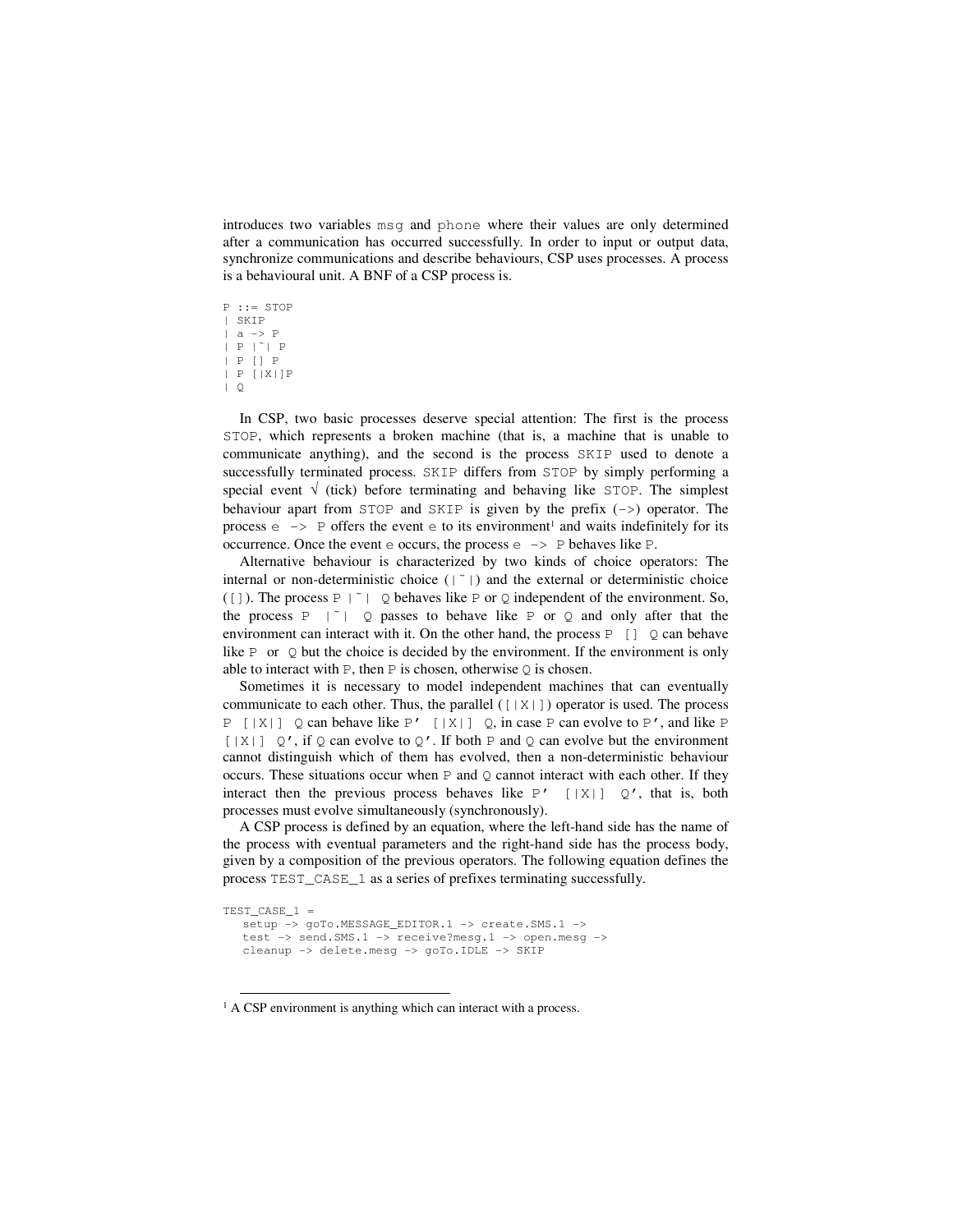To capture non-terminating behaviour, we simply use recursive processes. The last element of our BNF refers to a recursive process call  $(Q)$ . This occurs when in the right-hand side of an equation,  $P = \ldots Q$ , the name of a process corresponds to the left-hand side of some (other or the same) equation ( $Q = \ldots$ ). In this case, the behaviour is simply transferred to the right-hand side of the called process. Therefore, recursive behaviour allows infinite system modelling.

To state formally the meaning of a CSP process various semantics were proposed [5]. At least three distinct ways are proposed to gain a rigorous mathematical understanding of what a CSP program means. They are the operational, denotational, and algebraic semantics. In this paper, we consider the CSP operational semantics to propose the merge operator, described in Section 5.

## **4 CSP Models of Test Cases and Requirements**

To unify documents automatically, an obvious starting point is that the artefacts (test cases and requirements) being written in a formal language. In this paper we use the process algebra CSP as this medium. Prior to present how the unification is performed we must present how our artefacts are generated in terms of CSP, which in general is a difficult task itself. In this work we show that this task is relatively easy to satisfy once we consider a specific domain, mobile phone applications.

Section 4.1 gives an overview of how the CSP model is generated from standard test cases, and Section 4.2 for models originated from system requirements.

### **4.1 From Test Cases to CSP Model**

The generation of a CSP model from a set of test cases is performed automatically. First, each test case is translated to CSP and thus the various intermediate CSP representations (CSP test cases) are grouped using a CSP function. In what follows, we present a brief idea about this translation task.

In general, in industry, we have two kinds of test cases: one is informal and described in some natural language, and another is precise having a programming language as basis. Informal test cases are a central artefact for human beings but are not so useful for automatic testing. In this latter case, precise test cases are employed. A test script, or test case script, is a kind of precise test case defined by a series of steps based on some programming language. To ease the understanding of this translation process, we consider an instance of a test script (see Fig. 4) and its generated formal test case. The test script of Fig. 4 is related to the use case described in Fig. 2 and it is composed by three main parts: setup, test, and cleanup. Each part has a set of actions, where each action is described in a CNL (**description**), corresponding to its related use case's step. Each description represents a goal of a specific step (set of actions) of the test. Associated to each action, we have a sequence of script commands. The translation consists in taking each goal (**description** field) of the test described in CNL and generating a corresponding CSP event. In general terms, the translation CNL-CSP follows a natural language processing [3], where the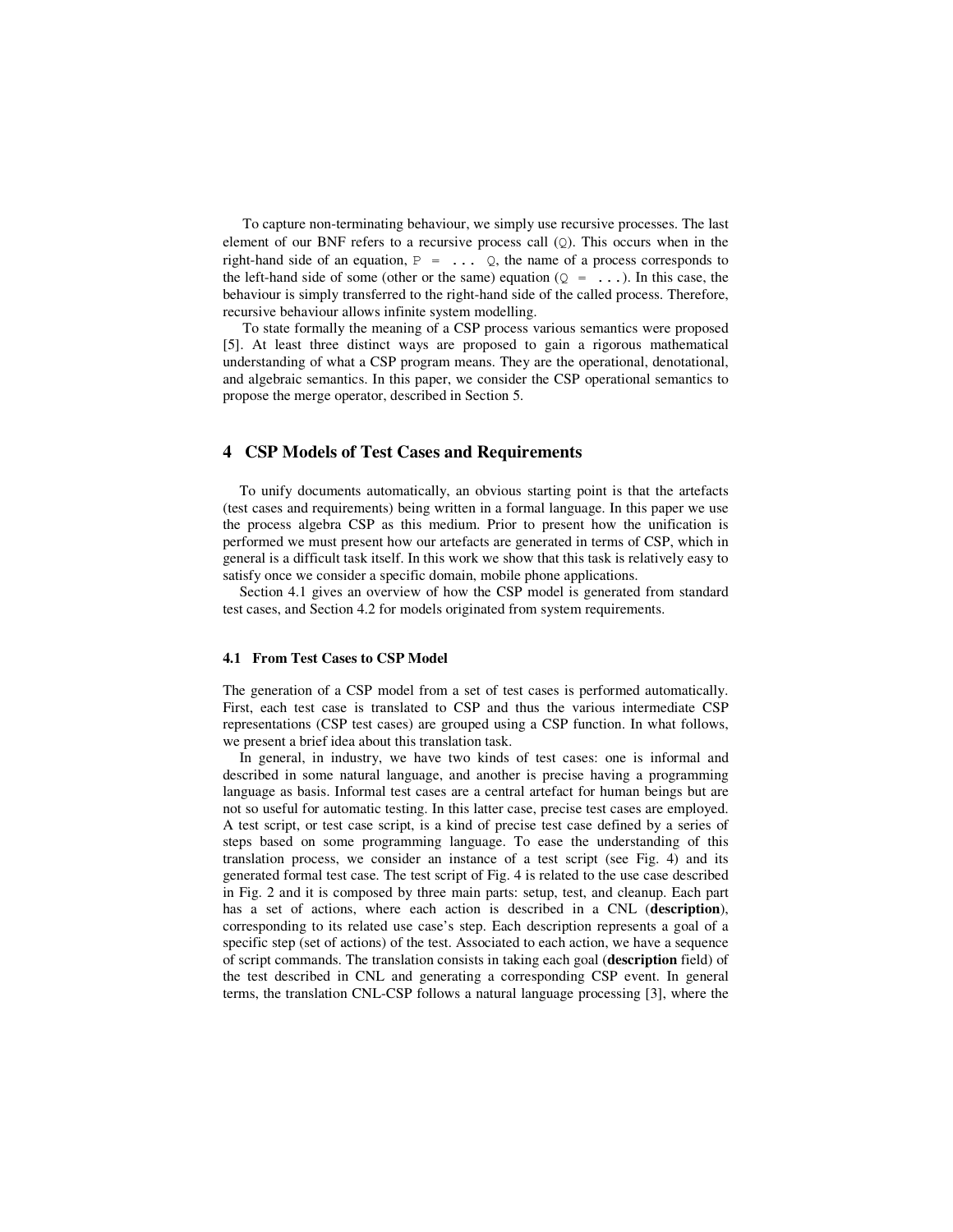verb of the sentence (main element) is converted to a typed CSP event or channel. The verbal complements mean the composed data of the typed channel, which are supposed to communicate. Beyond the generated CSP events, such translation is also responsible for generating all CSP header definitions, such as type, event and channel definitions, and so on. The detailed description of this translation task is out of the present work scope. For further details consider the work presented in [3].

A CSP test case is represented as a CSP trace, where each event corresponds to an action of the test case. In what follows, we show an instance of a CSP test case generated from the test script shown in Fig. 4. That is, we present the trace TC\_Send\_SMS\_Message in terms of CSP. Such a representation is similar to any sequence in a functional language and thus dispenses further explanation.

```
TestCase TC Send SMS Message :
 Setup:
     description ("Turn on the phone and go to the messaging application.");
     phone.turnOn();
     phone.goTo(MESSAGING_APPLICATION);
     phone.deleteAllMsq();
 Test :
     description ("Create a SMS message.");
     SMS msg = phone.create(SMS MESSAGE);
     msg.addContent("Test SMS message");
     msg.addDestination (MY OWN NUMBER)
     phone.setFields(msq);
     description ("Send SMS message.");
     phone.send(msg);
     description ("Verify the receiving of SMS message.");
     phone.openSMS(msg);
     phone.checkContent(msq);
 Cleanup :
     description ("Delete the message and go back to the initial status.");
     phone.deleteAllMsq();
     phone.goTo(IDLE);
```
**Fig. 4.** An instance of a standard test script

```
TC_Send_SMS_Message = 
  <setup, turnOn, goTo.MESSAGING_APP, delete.ALL_MESSAGES, 
  test, create.SMS, send.SMS, verify.SMS, 
  cleanup, delete.SMS, goTo.IDLE>
```
It is worth noting the similarity of the CSP event names with the elements in Fig. 4. For instance, the Setup method became the setup event. After the previous task is done in all test cases that form a given feature under test, we can build an overall model to capture all test cases in a single behavioural unit (CSP process). It will represent a specific feature of the phone that the test cases are supposed to cover. To give an idea of the previous effort, we present the generated CSP process from a set of formal test cases. Thus, initially we have three test cases: one for sending a SMS message

TC1 = <setup, turnOn, goTo.MESSAGING\_APP,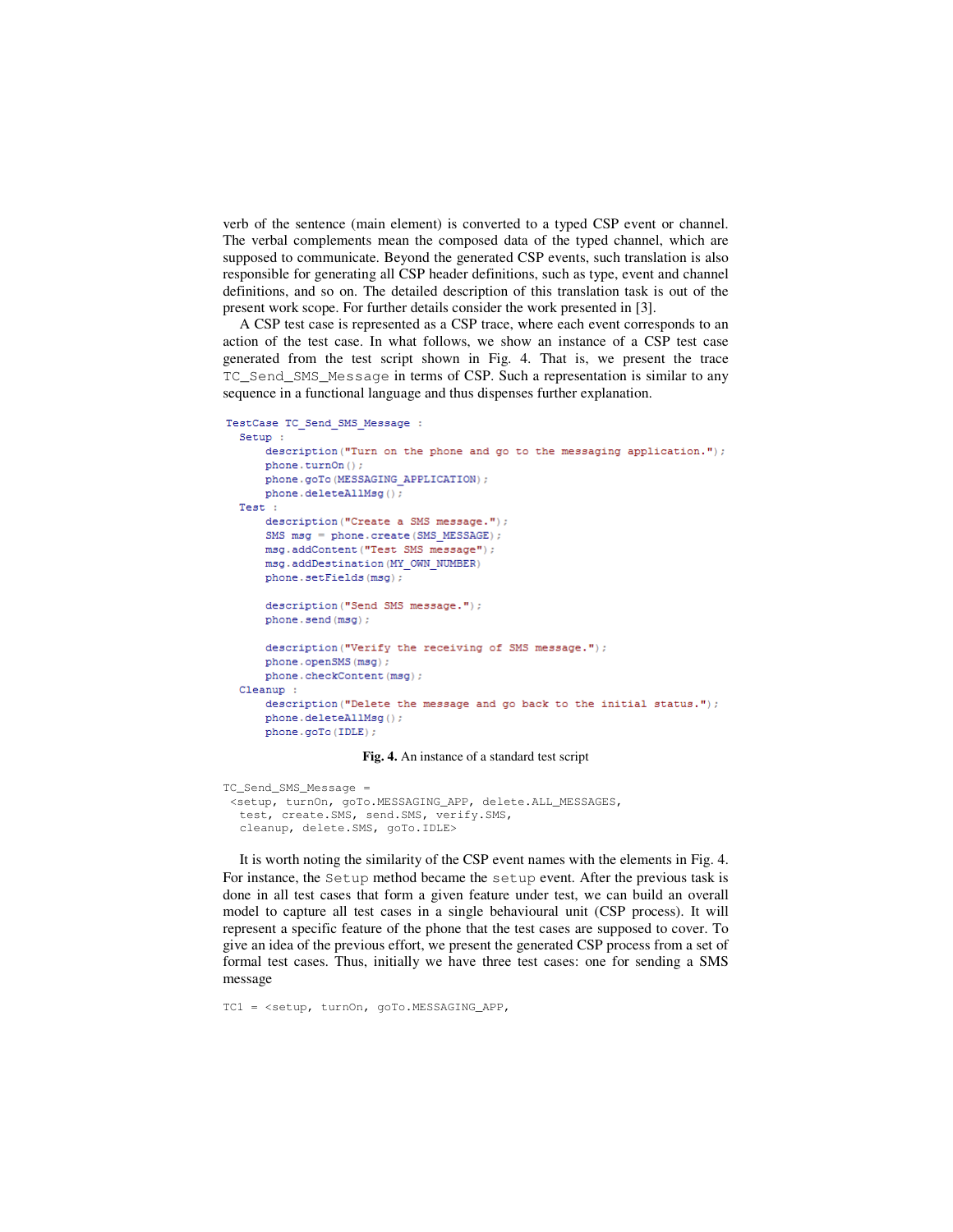test, create.SMS, send.SMS, verify.SMS, cleanup, delete.SMS, goTo.IDLE>

#### another for a MMS message

```
TC2 = <setup, turnOn, goTo.MESSAGING_APP, 
       test, create.MMS, send.MMS, verify.MMS, 
       cleanup, delete.MMS, goTo.IDLE>
```
#### and the last one for an EMS message.

```
TC3 = <setup, turnOn, goTo.MESSAGING_APP, 
       test, create.EMS, send.EMS, verify.EMS, 
       cleanup, delete.EMS, goTo.IDLE>
```
The composition of the previous formal test cases (the test cases model) yields the following CSP process.

```
TEST_MODEL = setup -> turnOn -> goTo.MESSAGING_APP -> 
               test -> 
                ( create.SMS -> SENDING(SMS) 
                 [] create.EMS -> SENDING(EMS) 
                 [] create.MMS -> SENDING(MMS) ) 
SENDING(msq) = send.msq \rightarrow verify.msq \rightarrow cleanup -> delete.msg -> goTo.IDLE -> SKIP
```
The test cases model, or test model, is represented as a finite CSP process (see TEST\_MODEL). This is always possible because a typical test case has not recursive calls, it only follows simple sequential execution flow (see the test cases TC1, TC2, and TC3) and always end in a SKIP process (or successful termination).

### **4.2 From Requirement to CSP Model**

The requirements are described by use case descriptions, where each use case is divided in main and exception flows. Each flow has one or more steps described in natural language. Recall from Fig. 1, it shows a standard use case. Each use case must also be represented following the CSP notation. The task of modelling use cases as CSP processes can be found in [4]. It basically takes each step written in CNL and represents them as a CSP event (see [3, 4] for more details). The events are generated and organized following the flows contained in the use case. Finally, we have a CSP process that contains all generated events in their respective flows. In what follows we illustrate a use case written formally. The UC\_01 represents a formal use case generated from the use case of Fig. 2.

```
UC_01 = turnOn -> MAIN_FLOW 
MAIN_FLOW = goTo.MESSAGING APP -> create.(SMS, NUMBER.5555555,
CONTENT.Test) -> 
HANDLE((SMS, NUMBER.5555555, CONTENT.Test)) 
HANDLE(msg) = send.msg -> verify.msg ->
```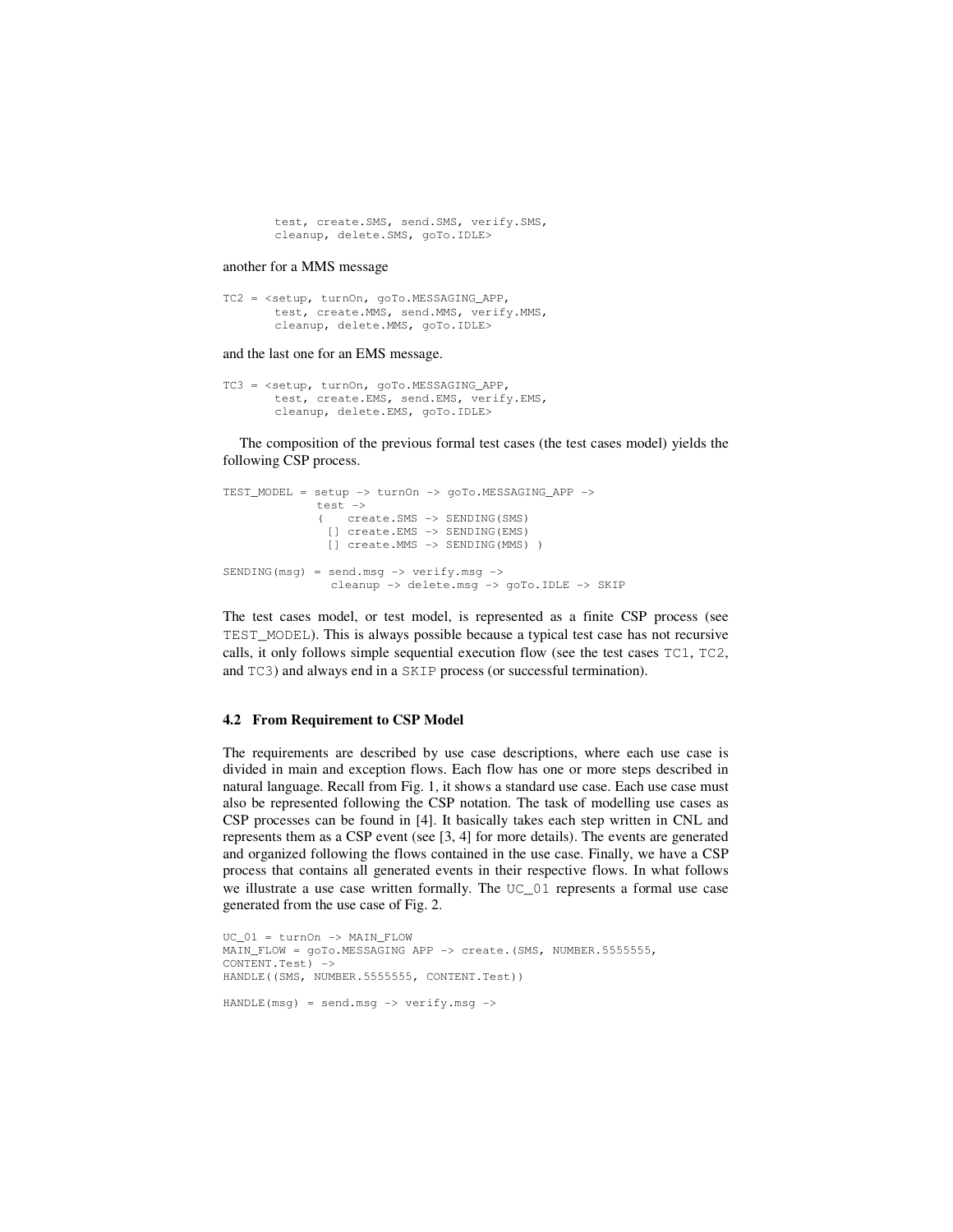( EXCEPTION\_FLOW\_01(msg) [] EXCEPTION\_FLOW\_02(msg) ) EXCEPTION\_FLOW\_01(msg) = thereIsNot.msg ->checkOnMesg.NUMBER ->MAIN\_FLOW EXCEPTION\_FLOW\_02(msg) = thereIs.msg  $\rightarrow$  delete.msg  $\rightarrow$  goTo.IDLE  $\rightarrow$  UC\_01

After each use case is translated to CSP, they must be composed together to form the use model, which is a unique behaviour unit (CSP process). The composition of use cases is out of the scope of this paper, so we assume that there is this model composed initially. A more detailed description about how to translate standard use cases to formal use cases and also how to compose formal use cases can be found in [4, 3]. The REQUIREMENTS\_MODEL below illustrates a final (composed) requirements model generated from two use cases (similar to UC\_01), where both are regarding to actions of sending messages (SMS and EMS).

```
REQUIREMENTS_MODEL = turnOn -> MAIN_FLOW 
MAIN_FLOW = goTo.MESSAGING_APP -> 
             ( create.SMS -> HANDLE(SMS) [] create.EMS -> HANDLE(EMS) ) 
HANDLE(msg) = send.msg -> verify.msg -> 
                ( EXCEPTION_FLOW_01(msg) [] EXCEPTION_FLOW_02(msg) ) 
EXCEPTION_FLOW_01(msg) = the<br>TSNot.msg <math>\rightarrow</math> checkOnMesg.PHONE NUMBER -> MAIN_FLOW 
EXCEPTION_FLOW_02(msg) = thereIs.msg -> 
                            delete.msg -> goTo.IDLE -> REQUIREMENTS_MODEL
```
In the previous requirements model (REQUIREMENTS\_MODEL), note the generated choice between create.SMS and create.EMS in the external choice of the process MAIN\_FLOW. Such choice well characterizes the unified use cases.

Similarly to the test model, the requirements model is also a CSP process, although it differs because the requirements model contains recursive calls. Due to recursive behaviour of CSP process the requirements model can generate infinite traces. The same does not apply to the test model as explained farther.

## **5 Defining the** *merge* **Operator**

Our merge operator must behave similar to parallelism on common events and as external choice on distinct ones. Fig. 5 and Fig. 6 are illustrating our merging approach. Note that, the points  $A$ ,  $D$  and  $E$  are common to both models (they are indeed our intersection points). Each one must be factorized as a single sequence in the final (resulting) model as represented in Fig. 6.



Fig. 5. Test and requirements models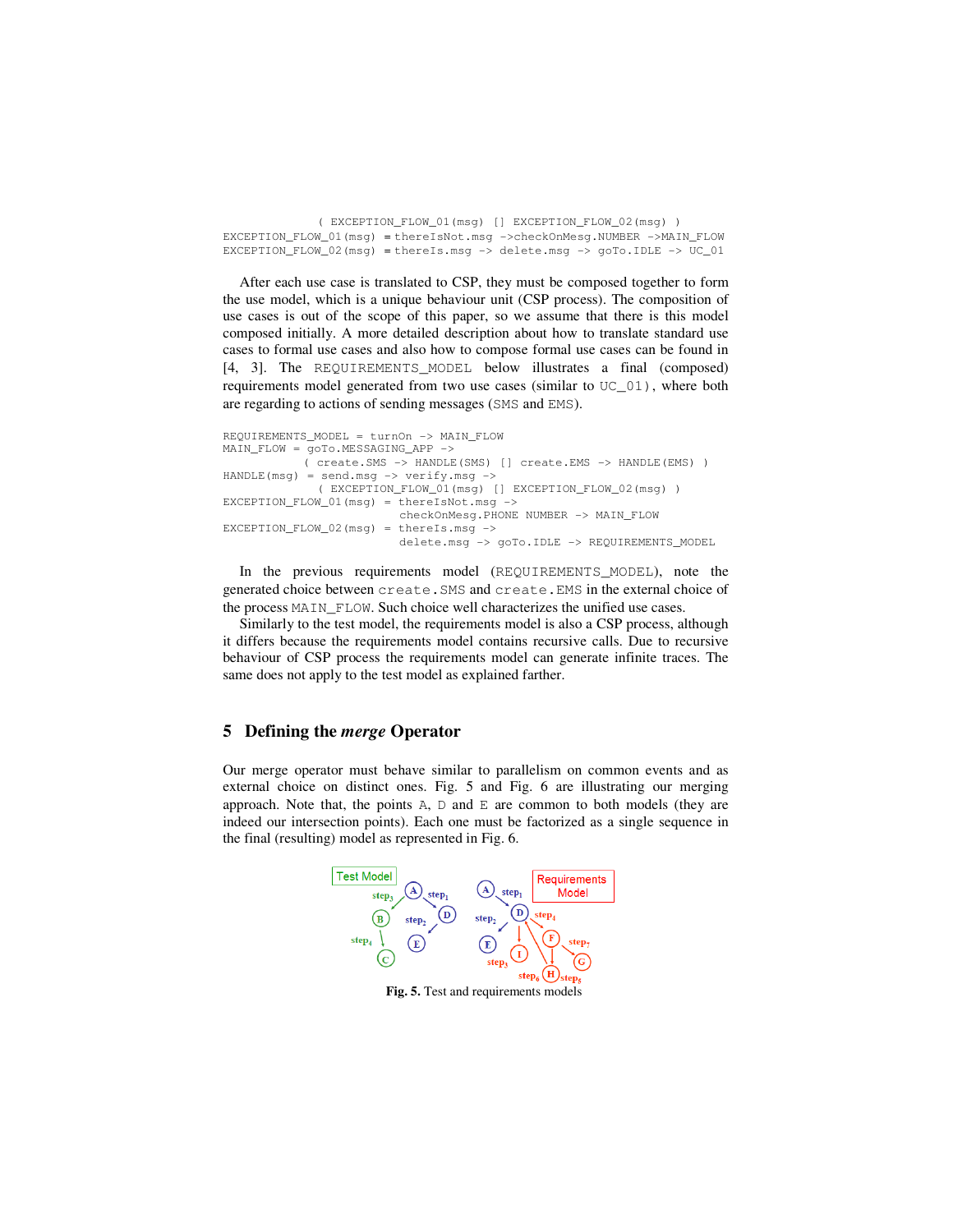

**Fig. 6.** Use of intersection points to unify models

According to Fig. 6 the unified model is composed by three distinct parts: the test model (nodes B and C), the intersection points (nodes A, D and E) and the requirements model (nodes  $F$ ,  $G$ ,  $H$  and  $I$ ). The unified model of Fig. 6 is generated using the test model (left-side) and requirements model (right-side) of Fig. 5. It is important to note that, in real terms, in order to well define the intersection points the test and requirement models should describe the same set of functionalities (feature).

A requirements model, differently of the test case model, is based on recursive calls, that is, it has infinite behaviours. Thus, to compose both models into a single one we cannot use the functional features of CSP. Thus, we have two main ways of doing this: (i) by using a combination of CSP operators; (ii) by proposing a new CSP operator. In this paper we explore the latter alternative.

### **5.1 CSP** *merge* **Operator**

As it was mentioned before, we define the merge operator using an approach based on operational semantics. This new CSP operator,  $\oplus$  (the merge operator), is responsible for unifying CSP models. Fig. 7 shows the approach of updating the requirements model using the merge operator. Initially we have an out of date requirements model and an up to date test case model. The merge operator receives both models and performs the unification. The result of this unification effort is a new updated requirements model.



**Fig. 7.** Unifying CSP models: requirements and test cases

Our merge operator, as previously cited, must behave similar to parallelism on common events and as external choice on distinct ones. Thus, similar to Roscoe's [5] definition, we have rules to promote  $\tau$  actions:

$$
\frac{P \stackrel{\tau}{\longrightarrow} P'}{P \oplus Q \stackrel{\tau}{\longrightarrow} P' \oplus Q} \qquad \qquad \frac{Q \stackrel{\tau}{\longrightarrow} Q'}{P \oplus Q \stackrel{\tau}{\longrightarrow} P \oplus Q'} \tag{1}
$$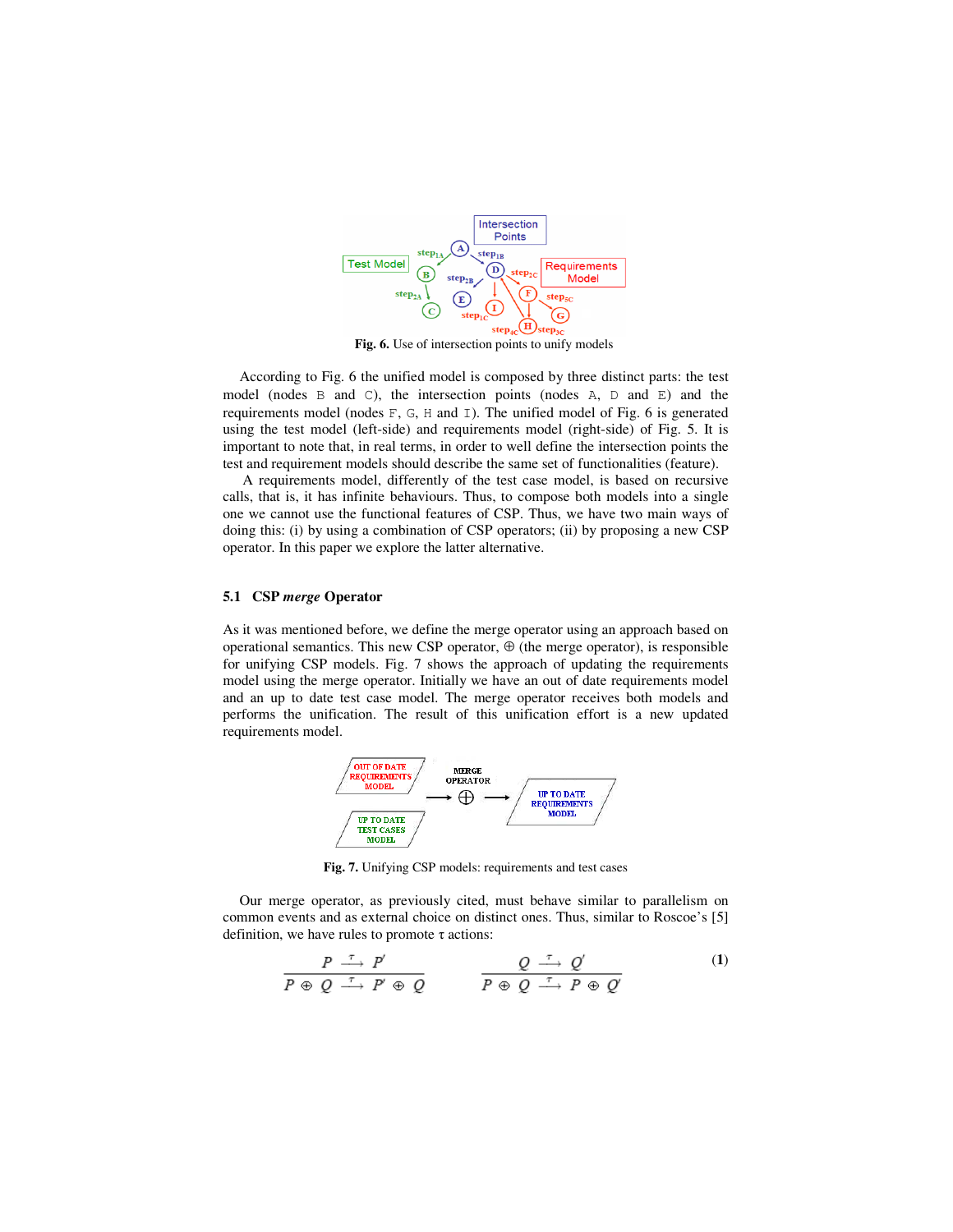The merge operator also needs to handle distributed termination (see rules (2)), similarly to the rules of parallelism.

$$
\frac{P \stackrel{\sqrt{\phantom{a}}\phantom{\phantom{a}}}{P \oplus Q \stackrel{\tau}{\longrightarrow} P'}}{P \oplus Q \stackrel{\tau}{\longrightarrow} \Omega \oplus Q} \qquad \qquad \frac{Q \stackrel{\sqrt{\phantom{a}}\phantom{\prime}}\phantom{\gamma}}{P \oplus Q \stackrel{\tau}{\longrightarrow} P \oplus \Omega} \qquad (2)
$$

Once all arguments have terminated and become  $Ω$ , we can finish the whole process using the following rule:

$$
\frac{}{\Omega \oplus \Omega \xrightarrow{\sqrt{\ } } \Omega}
$$
 (3)

There are two rules for ordinary visible events: one for common events (a parallel behaviour):

$$
\frac{P \stackrel{a}{\longrightarrow} P', Q \stackrel{a}{\longrightarrow} Q'}{P \oplus Q \stackrel{a}{\longrightarrow} P' \oplus Q'} (a \neq \tau)
$$
\n(4)

and another for distinguishing events (an external choice behaviour):

$$
\frac{P \stackrel{a}{\longrightarrow} P', Q \stackrel{b}{\longrightarrow} Q'}{P \oplus Q \stackrel{a}{\longrightarrow} P'} (a \neq b) \quad \frac{P \stackrel{a}{\longrightarrow} P', Q \stackrel{b}{\longrightarrow} Q'}{P \oplus Q \stackrel{b}{\longrightarrow} Q'} (a \neq b)
$$
 (5)

## **6 Unifying CSP Models**

The strategy of unifying CSP models has the support of some tools: the *Use Model Generator* [4] (Requirements to CSP Models), the *TCRev* [9] (Test Cases to CSP Models and Unifying Models) and the *CSP2CNL* [10] (CSP Models to Requirements). These tools have been developed to be part of a major tool, called *TaRGeT*. They are not yet working attached to the TaRGeT, but the idea is that they will be accessed from the TaRGeT's menu, as illustrated in Fig. 8. Thus, all CSP formalism (models) will be hidden from the user. There is no need to have a CSP background, once the user will only deal with the Requirements and Test Cases documents written in English (controlled natural language).

The TaRGeT or Test and Requirements Generation Tool is also related to Motorola's context, and it is being developed by the Research Team. The TaRGeT tool as suggested, gives support to automatic generation of test cases and requirements. TaRGeT automates a systematic approach for dealing with requirements, design and test artefacts in an integrated way. Test cases can be automatically generated from both use cases written in natural language and UML sequence diagrams. Moreover, existing test cases can be used to automatically generate or indicate necessary updates to requirement documents.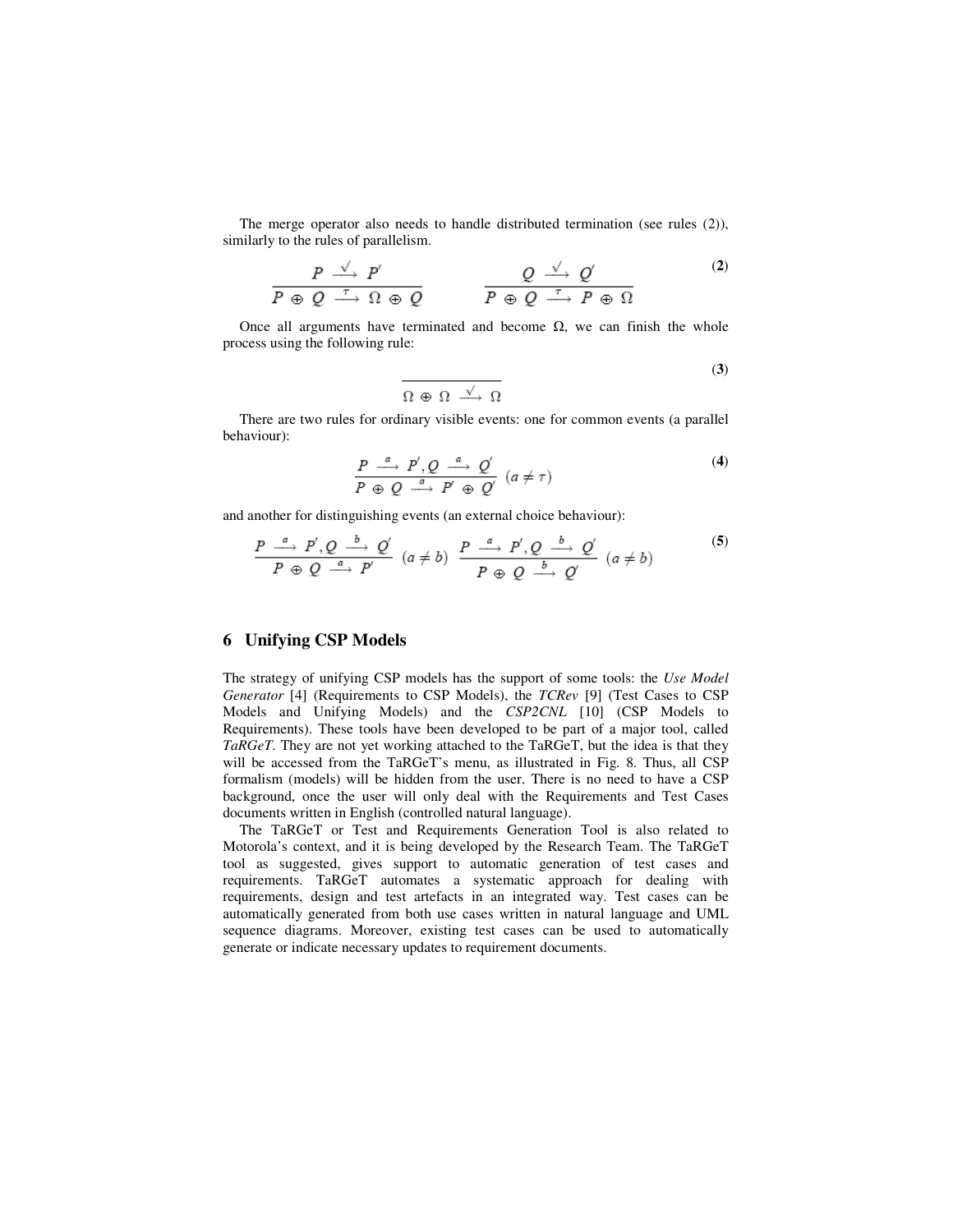

**Fig. 8.** Tools integration with TaRGeT

As the tools are not yet working attached to the TaRGeT, in this paper we use each tool separately. First, the *Use Model Generator* translates a requirements document into its CSP model and the *TCRev* translates the test cases documents related to those requirements into their CSP models. Then, the *TCRev* with both models, test and requirements models specified in CSP, can start the unifying step. It consists in updating the original requirements model using the test model. Thus, the result of this unification effort is a single CSP model, which contains information about the original requirements (out of date) as well as that provided by test cases (up to date). Then, with the resulting CSP model, it is now possible to translate it to an updated requirements document written in English. For this effort, we use the *CSP2CNL* tool.

In order to present our unifying strategy in the context of an industrial project, we are considering test cases and requirements that deal with a specific functionality of mobile phone. Thus, test cases as well as requirements which describe similar functionalities are grouped in specific features. For instance, a set of test cases related to sending and receiving messages are grouped in a same feature, whereas test cases related to multimedia (such as, playing audio and video files, and others) are grouped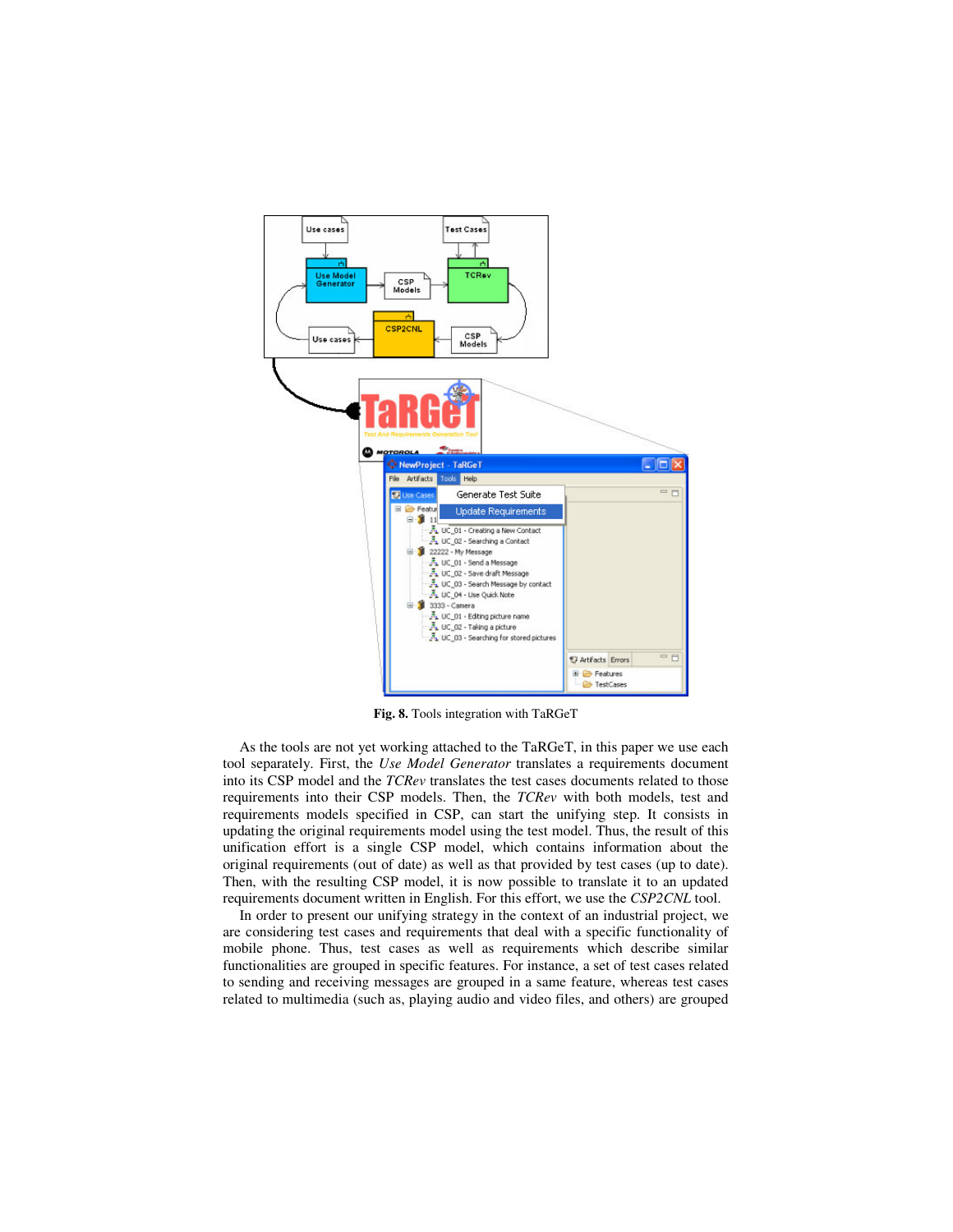in another feature. Our case study deals only with messaging based features. In our context, the messaging feature deals with three possible types of messages: SMS, EMS, and MMS messages.

The first step is to model the set of test cases as a unique formal model. Thus, for simplification we consider the test model of Section 4.1. After modelling the test cases as a single behavioural model (TEST\_MODEL), we can use the final model to update the requirements formal model. This is simply achieved by applying our proposed merge operator in the test and requirements models. As an example of an out of date requirements model we have the same requirements models shown in Section 4.2. The REQUIREMENTS\_MODEL is out of date because it deals only with two kinds of messages (SMS and EMS), it does not characterize MMS messages. Thus, we define the process UPDATED\_USE\_MODEL in terms of the previous formal models and our proposed *merge* operator ⊕, as follows:

UPDATED\_USE\_MODEL = REQUIREMENTS\_MODEL ⊕ (TEST\_MODEL \ TEST\_ALPHA)

where  $TEST\_ALPHA = \{ | setup, test, cleanup | \}$  is the set of specific test events, which are not found in the requirements model and are exclusively related to testing purposes.

By expanding the process UPDATED\_USE\_MODEL using the operational semantics of the merge operator, we can obtain the following explicit CSP process version.

```
UPDATED_USE_MODEL = turnOn -> MAIN_FLOW 
MAIN_FLOW = goTo.MESSAGING_APP -> 
             ( create.SMS -> HANDLE(SMS) [] create.EMS -> HANDLE(EMS) [] 
               create.MMS -> HANDLE(MMS)) 
HANDLE(msg) = send.msg \rightarrow verify.msg \rightarrow ( EXCEPTION_FLOW_01(msg) [] EXCEPTION_FLOW_02(msg)) 
EXCEPTION_FLOW_01(msg) = thereIsNot.msg -> 
                           checkOnMesg.PHONE_NUMBER -> MAIN_FLOW 
EXCEPTION_FLOW_02(msg) = thereIs.msg -> delete.msg -> 
                            goTo.IDLE -> UPDATED_USE_MODEL
```
In the previous specification we have the final updated model, which it was added a new branch to handle MMS messages ( $\lceil \rceil$  create. MMS  $\rightarrow$  HANDLE (MMS)). This information, not found in the original requirements model, is provided from the test model. Furthermore, the work reported in [11] translates back the previous CSP representation into a CNL use case description.

### **7 Conclusion**

In this paper, we present an approach of unifying models using the process algebra CSP. Our models are originated from test cases and requirements, and the main goal is to update the original requirements formal model with the updated information provided from the test cases model.

We propose a new CSP operator, called *merge*, by using the CSP operational semantics. The merge operator, defined via firing rules, is responsible for updating the